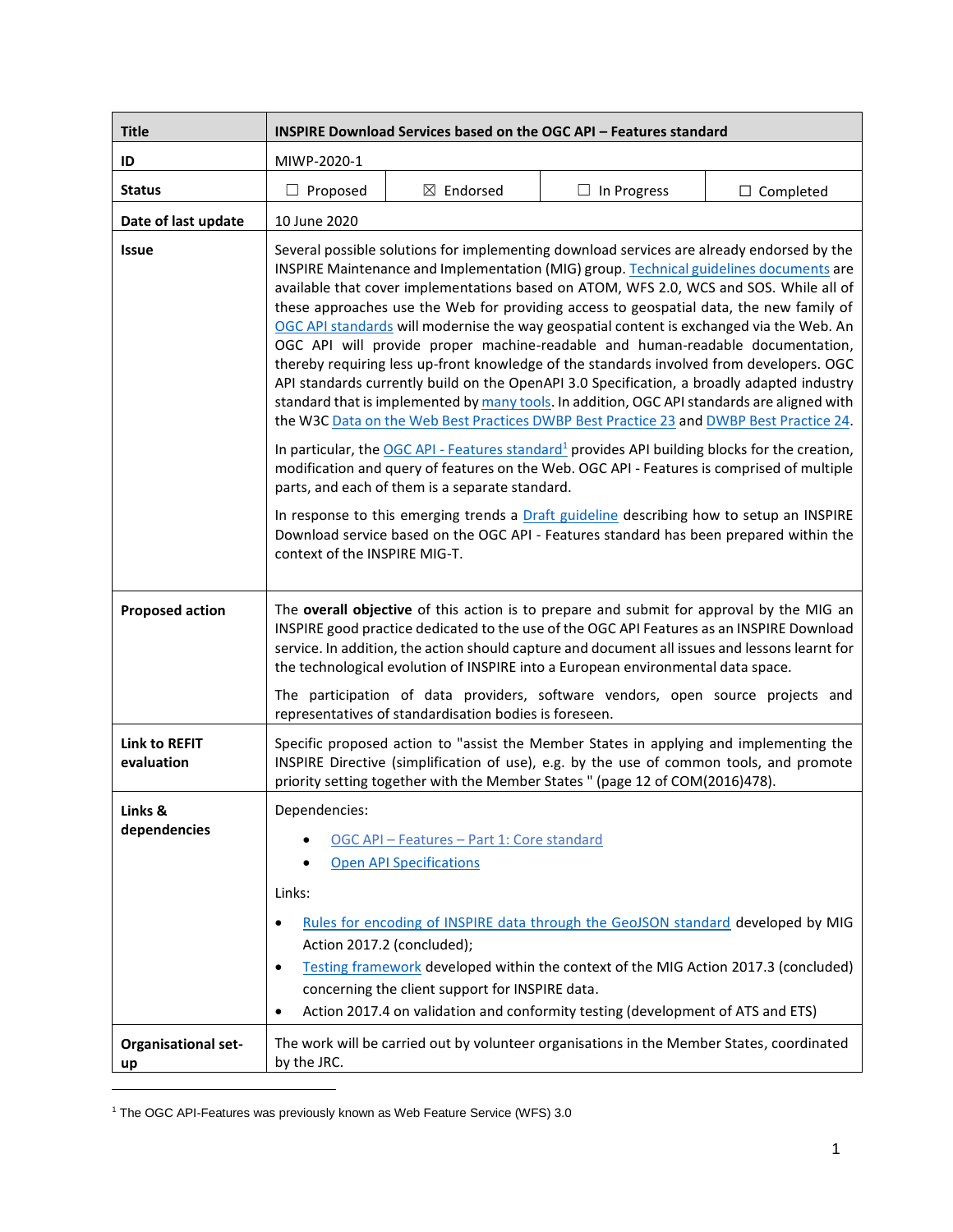|                                                     | Communication and discussions will take place online. If needed, one face-to-face meeting<br>can be organised to discuss feedback and resolve comments on the draft guidelines.                                                                                                                                                                                                                                                                                                                                                                                                                                                                                                                                                                                                                                                                                               |  |  |
|-----------------------------------------------------|-------------------------------------------------------------------------------------------------------------------------------------------------------------------------------------------------------------------------------------------------------------------------------------------------------------------------------------------------------------------------------------------------------------------------------------------------------------------------------------------------------------------------------------------------------------------------------------------------------------------------------------------------------------------------------------------------------------------------------------------------------------------------------------------------------------------------------------------------------------------------------|--|--|
| Lead                                                | <b>JRC</b>                                                                                                                                                                                                                                                                                                                                                                                                                                                                                                                                                                                                                                                                                                                                                                                                                                                                    |  |  |
| <b>Scope</b>                                        | This action will only address the use of the OGC API - Features as an INSPIRE Download<br>service. The encoding of the data is out of scope. In addition, executable test suites will be<br>developed outside the scope of the action.                                                                                                                                                                                                                                                                                                                                                                                                                                                                                                                                                                                                                                        |  |  |
| <b>Tasks</b>                                        | Review the existing guideline for "Setting up an INSPIRE Download service based on<br>1)<br>the OGC API-Features standard"<br>Test the proposed approach for setting up INSPIRE Download services through<br>2)<br>deployment of OGC API - Features instances with volunteer MS data providers.<br>Different open source and proprietary implementations of the OGC API - Features<br>should ideally be covered.<br>Summarise the lessons learnt on GitHub, and propose revisions of the draft guideline.<br>3)<br>Organise a webinar/meeting for discussing the lessons learnt and potential issues or<br>4)<br>improvement proposal.<br>Draft and submit for endorsement an INSPIRE good practice fiche.<br>5)<br>Identify and document issues for (i) a possible update of the INSPIRE NS Regulation,<br>6)<br>and (ii) the technological evolution of INSPIRE in general. |  |  |
| <b>Outcomes</b>                                     | Updated guidance document<br>$\bullet$<br>Webinar recordings<br>$\bullet$<br>Proposal for an INSPIRE good practice<br>$\bullet$<br>Possible suggestions for update of the INSPIRE NS Regulation<br>$\bullet$                                                                                                                                                                                                                                                                                                                                                                                                                                                                                                                                                                                                                                                                  |  |  |
| <b>Proposed Impact</b>                              | $\Box$ Technical Adjustment / Bug Fixing<br>⊠ Technical Improvement / Development<br>⊠ Practical Support for Implementing Process<br>⊠ Cost Reducing Effect for Implementing Process<br>□ Direct Support on Policy-Making / - Activities                                                                                                                                                                                                                                                                                                                                                                                                                                                                                                                                                                                                                                      |  |  |
| <b>Timeline</b>                                     | Date of kick-off: March 2020<br>Proposed Date of Completion: November 2020                                                                                                                                                                                                                                                                                                                                                                                                                                                                                                                                                                                                                                                                                                                                                                                                    |  |  |
|                                                     |                                                                                                                                                                                                                                                                                                                                                                                                                                                                                                                                                                                                                                                                                                                                                                                                                                                                               |  |  |
| <b>Required human</b><br>resources and<br>expertise | The participants should have expertise in one or several of the following areas:<br>General knowledge of Web APIs and the OpenAPI standard<br>$\bullet$<br>OGC Standards for access to geospatial data<br>$\bullet$<br>Open source and proprietary software implementations of OGC Standards and client<br>$\bullet$<br>applications<br>Implementing Rules and existing Technical Guidelines for INSPIRE Download services<br>$\bullet$                                                                                                                                                                                                                                                                                                                                                                                                                                       |  |  |
| <b>Required financial</b>                           | Meeting reimbursement (where applicable)In-kind contribution from participating<br>$\bullet$                                                                                                                                                                                                                                                                                                                                                                                                                                                                                                                                                                                                                                                                                                                                                                                  |  |  |
| resources                                           | organisations                                                                                                                                                                                                                                                                                                                                                                                                                                                                                                                                                                                                                                                                                                                                                                                                                                                                 |  |  |